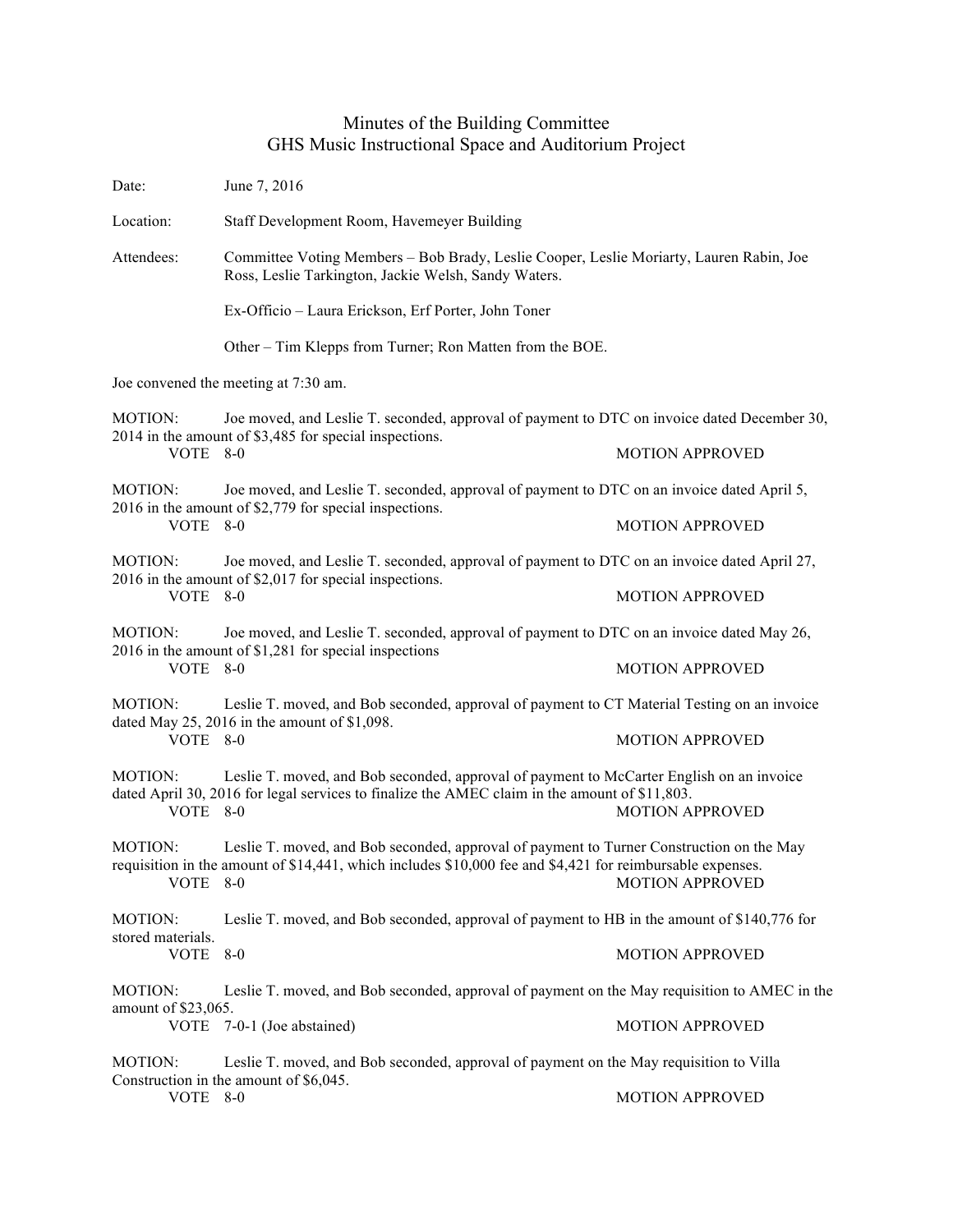| MOTION:<br>VOTE 8-0                                      | Leslie T. moved, and Bob seconded, approval of payment on the May requisition to Mackenzie in<br>the amount of \$2,493.50, their final application.             | <b>MOTION APPROVED</b> |
|----------------------------------------------------------|-----------------------------------------------------------------------------------------------------------------------------------------------------------------|------------------------|
| MOTION:                                                  | Leslie T. moved, and Bob seconded, approval of payment on the May requisition to CT Masons in<br>the amount of \$147,393, which includes two months of billing. |                        |
| VOTE 8-0                                                 |                                                                                                                                                                 | <b>MOTION APPROVED</b> |
| MOTION:<br>in the amount of \$3,182.<br>VOTE 7-0         | Leslie T. moved, and Bob seconded, approval of payment on the May requisition to Millwork One                                                                   |                        |
|                                                          |                                                                                                                                                                 | <b>MOTION APPROVED</b> |
| MOTION:                                                  | Leslie T. moved, and Bob seconded, approval of payment on the May requisition to Silktown<br>Roofing in the amount of \$18,554.                                 |                        |
| VOTE 8-0                                                 |                                                                                                                                                                 | <b>MOTION APPROVED</b> |
| MOTION:<br>Glass in the amount of \$261,303.<br>VOTE 8-0 | Leslie T. moved, and Bob seconded, approval of payment on the May requisition to Norwalk                                                                        |                        |
|                                                          |                                                                                                                                                                 | <b>MOTION APPROVED</b> |
| MOTION:<br>VOTE 8-0                                      | Leslie T. moved, and Bob seconded, approval of payment on the May requisition to CGM<br>Acoustics in the amount of \$180,601.                                   |                        |
|                                                          |                                                                                                                                                                 | <b>MOTION APPROVED</b> |
| MOTION:<br>in the amount of \$72,993.<br>VOTE 8-0        | Leslie T. moved, and Bob seconded approval of payment on the May requisition to Kelly Brothers                                                                  |                        |
|                                                          |                                                                                                                                                                 | <b>MOTION APPROVED</b> |
| MOTION:<br>in the amount of \$70,338.<br>VOTE 8-0        | Leslie T. moved, and Bob seconded, approval of payment on the May requisition to Elite Flooring                                                                 |                        |
|                                                          |                                                                                                                                                                 | <b>MOTION APPROVED</b> |
| MOTION:                                                  | Leslie T. moved, and Bob seconded, approval of payment on the May requisition to Decco<br>Painting in the amount of \$16,003.                                   |                        |
| VOTE 8-0                                                 |                                                                                                                                                                 | <b>MOTION APPROVED</b> |
| MOTION:                                                  | Leslie T. moved, and Bob seconded, approval of payment on the May requisition to Schindler in<br>the amount of \$12,411, their final payment.                   |                        |
| VOTE 8-0                                                 |                                                                                                                                                                 | <b>MOTION APPROVED</b> |
| MOTION:                                                  | Leslie T. moved, and Bob seconded, approval of payment on the May requisition to Northeast Fire<br>Protection in the amount of \$15,713.                        |                        |
| VOTE 8-0                                                 |                                                                                                                                                                 | <b>MOTION APPROVED</b> |
| MOTION:                                                  | Leslie T. moved, and Bob seconded, approval of payment on the May requisition to Ferguson<br>Plumbing in the amount of \$23,168.                                |                        |
| VOTE 8-0                                                 |                                                                                                                                                                 | <b>MOTION APPROVED</b> |
| MOTION:                                                  | Leslie T. moved, and Bob seconded, approval of payment on the May requisition to Ferguson<br>HVAC in the amount of \$64,638.                                    |                        |
| VOTE 8-0                                                 |                                                                                                                                                                 | <b>MOTION APPROVED</b> |
| MOTION:<br>in the amount of \$68,441.<br>VOTE 8-0        | Leslie T. moved, and Bob seconded, approval of payment on the May requisition to Acme Electric                                                                  |                        |
|                                                          |                                                                                                                                                                 | <b>MOTION APPROVED</b> |
|                                                          |                                                                                                                                                                 |                        |

2